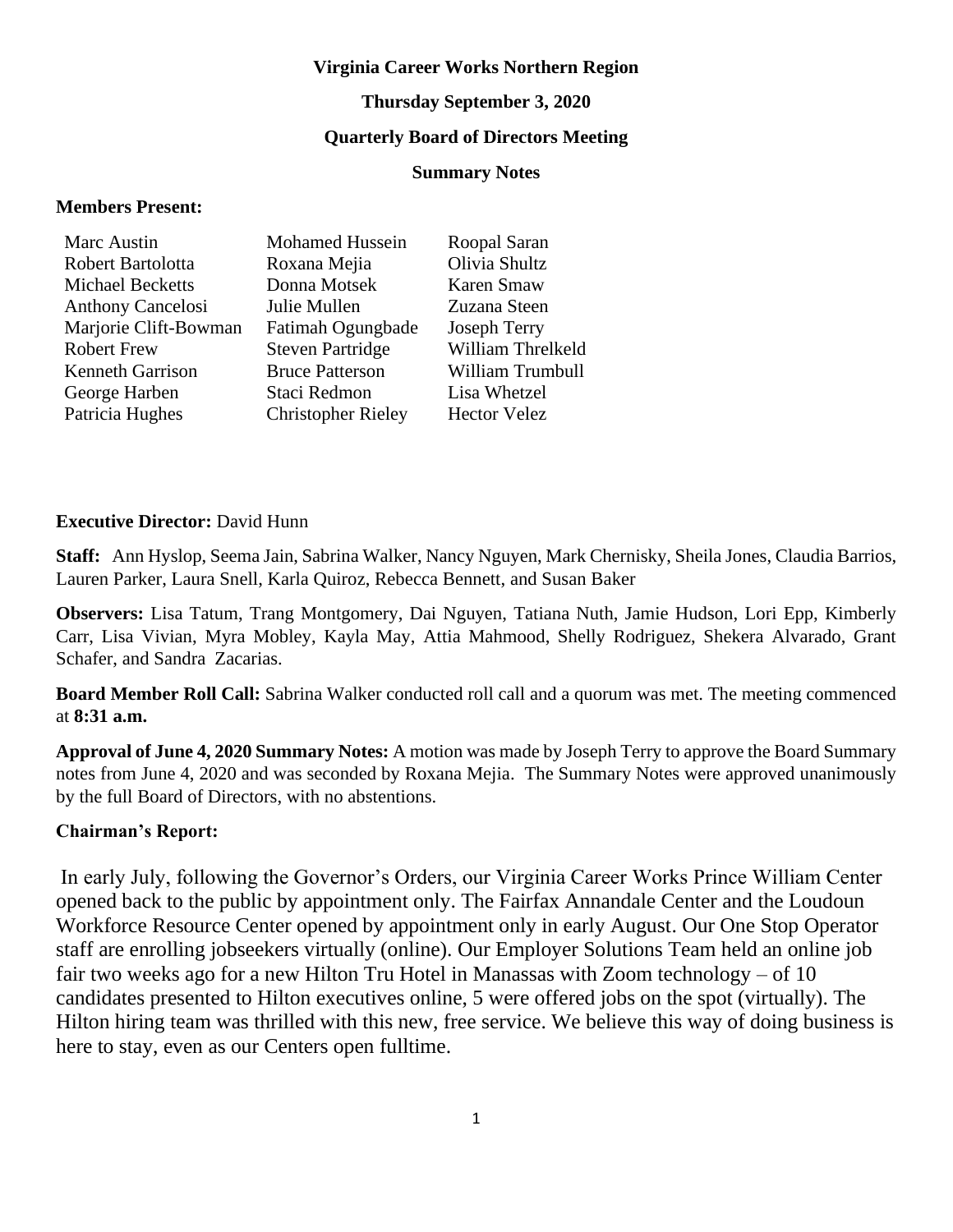At the June Board meeting, I announced multiple opportunities for Board members to serve on various Committees and several Board Members have stepped up to volunteer on a variety of Committees, and I thank you for that. I wish to share more opportunities for Board Members to have more involvement in this Board's activities:

1. We delayed our Board's 3 -Year Strategic Plan process as we await further State guidance. I want to engage a Working Group to collaborate with our WIOA Consultant, Ms. Lori Strumpf, to begin meeting and researching a new three-year Plan, ranging from 2021 – 2024. Our past work together has allowed to work smartly, so I am expecting no more than 3 meetings at roughly 2 hours each meeting. I also expect those meetings will start this month (September) and will likely all be virtual meetings.

2. Our Board Committees, the Quality Assurance, Program and Planning, the Disability Services Subcommittee and the Youth Committee continue to seek Board Member involvement. If you have an interest in a Committee's work, please let Seema Jain and Sabrina Walker know and they will keep you advised of the next Committee meeting schedule.

# **Introduction of New Board Members**

I am thrilled to announce several new Board Members and I ask that each one takes a few minutes to introduce themselves and their hosting organization:

- · Michael Becketts, Director, Department of Family Services, Fairfax County Government
- · Ms. Fatimah Ogungbade, External Affairs, Dominion Energy
- · Grant Schafer, Loudoun County Public Schools
- · Tanya Moore, (new with MC Dean, formerly with IBM)

Mr. Rieley then asked for Committee Report Updates, as follows

**Quality Assurance Committee:** Donna Motsek reported for the Quality Assurance Committee.

- The next meeting of the Quality Assurance Committee will be held on September 16, 2020.
- Staff are currently in process of renewing Area #11's Eligible Training Providers for FY 2021. Out of 62 ETPs, 50 ETPs have submitted all their renewal documentation. The remaining ETP's have been given an extended deadline to submit their renewal documentation, until mid-September 2020. The initial deadline for renewals was August 17, 2020.
- At the next Quality Assurance Committee meeting, we are expected to review 4 new potential ETP's to be added to our local and state list.

**The** *SkillSource* **Group, Inc. (SSG) Board of Directors**: George Harben reported for the *SSG* Board of Directors. Since the Virginia Career Works Northern Board meeting in June 2020, the SSG Board of Directors and its Executive Committee have met in June and acted on the following items: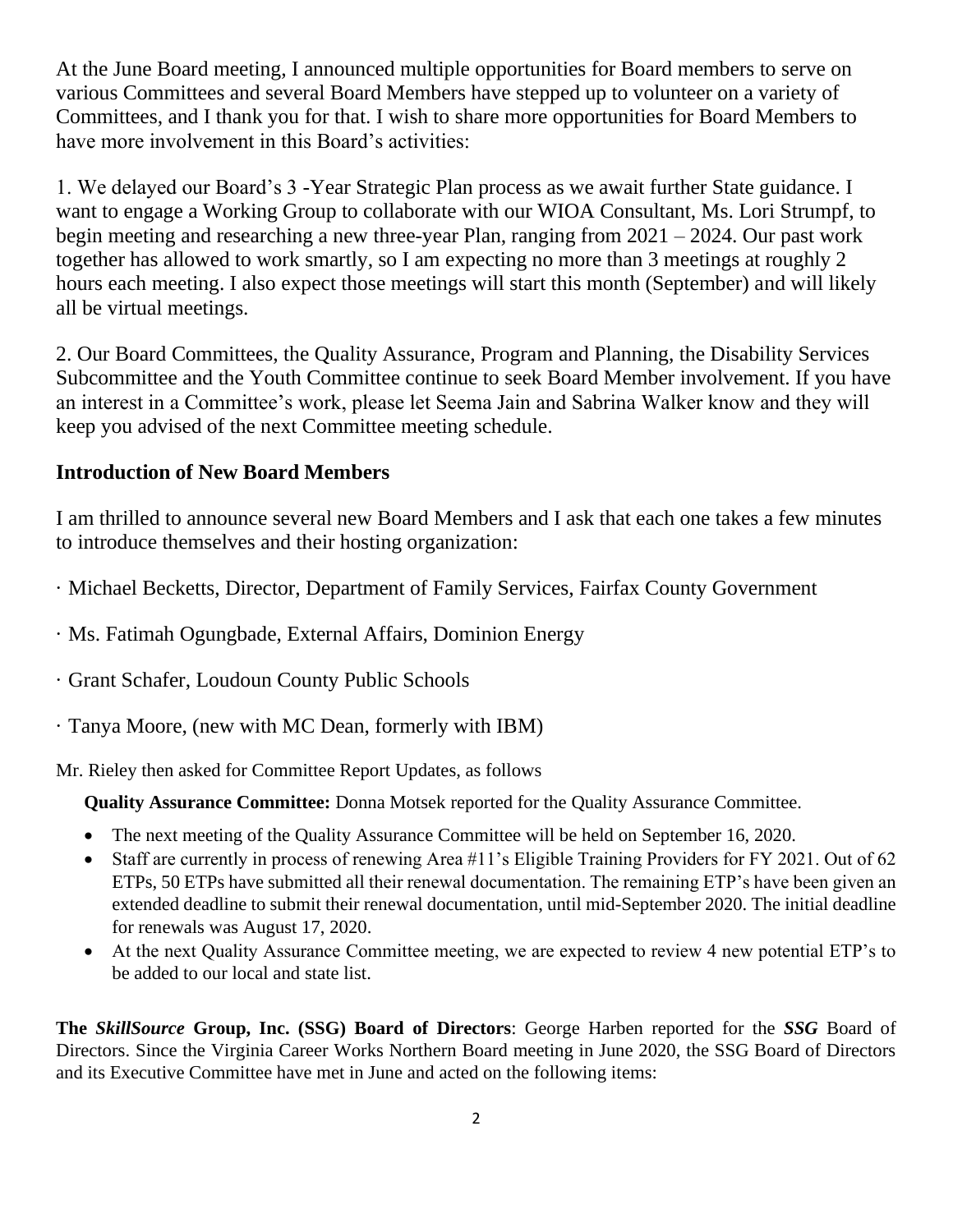- *SkillSource* ended FY 2020 in June 2020 with a \$50,000 increase in Net Assets, due primarily to an increase in revenues through the Ticket to Work Program. The Federal Disability Employment Initiative grant will end this September and all four Ticket to Work staff will continue with *SkillSource*, funded entirely through Ticket program revenues. We should continue to plan for great results from that unit.
- The Board reviewed and approved the final draft of the FY 2021 Budget for The *SkillSource* Group, Inc. This Board will be asked to ratify a Revised FY 2021 Budget at today's meeting, which will be considered and acted upon by *SkillSource* later in September.
- In July 2020, the *SkillSource* Group Board welcomed a new Chair, Ms. Deborah Eshelman, a Principal with Management Concepts in Tysons Corner. Marc Tate, now with Amazon Web Services will continue as the Board's Vice Chairman. Both Debbie and Marc's term will last for two years.
- The *SkillSource* Group Board of Directors will next meet in September and November of this year.

## **Necessary Board Actions Aligned with Approved 2017-2020 Strategic Priorities**

## **Become a Thought Leader for Workforce Development**

## **Overview of Impact of COVID-19 Pandemic on Local VCW Operations**

Lori Epp from the Fairfax County Department of Family Services provided a presentation on the impact the COVID-19 Pandemic has had on Virginia Career Works Operations since March 2020.

## **Ratification of Revised FY 2021 Budget for The** *SkillSource* **Group, Inc. and the Virginia Career Works Northern Region**

David Hunn reported that The Revised FY 2021 *SkillSource* budget reflects approximately \$7.156 million in revenues and \$7.299 million in expenses, with an estimated Decrease in Net Assets of \$142,423.

Since the FY 2021 Budget was adopted in June 2020, additional grant funds have been awarded to the *SkillSource* Group in addition to other FY 2021 management decisions that have impacted budget estimates. These revisions include:

- New funding from the Virginia Employment Commission to administer Wagner Peyser program services at the Virginia Career Works Prince William Center through December 2020.
- New funding from the Virginia Employment Commission to purchase and install Personal Protective Equipment at all Virginia Career Works Northern Centers.
- New funding from the Prince William County Department of Economic Development to support jobseeker training and employer outreach, utilizing Federal CARES Act funds (in partnership with Northern Virginia Community College) through December 2020.
- New funding from the City of Manassas County Department of Economic Development to support jobseeker training and employer outreach, utilizing Federal CARES Act funds (in partnership with Northern Virginia Community College) through December 2020.
- All other FY 2021 budget assumptions remain intact and unchanged.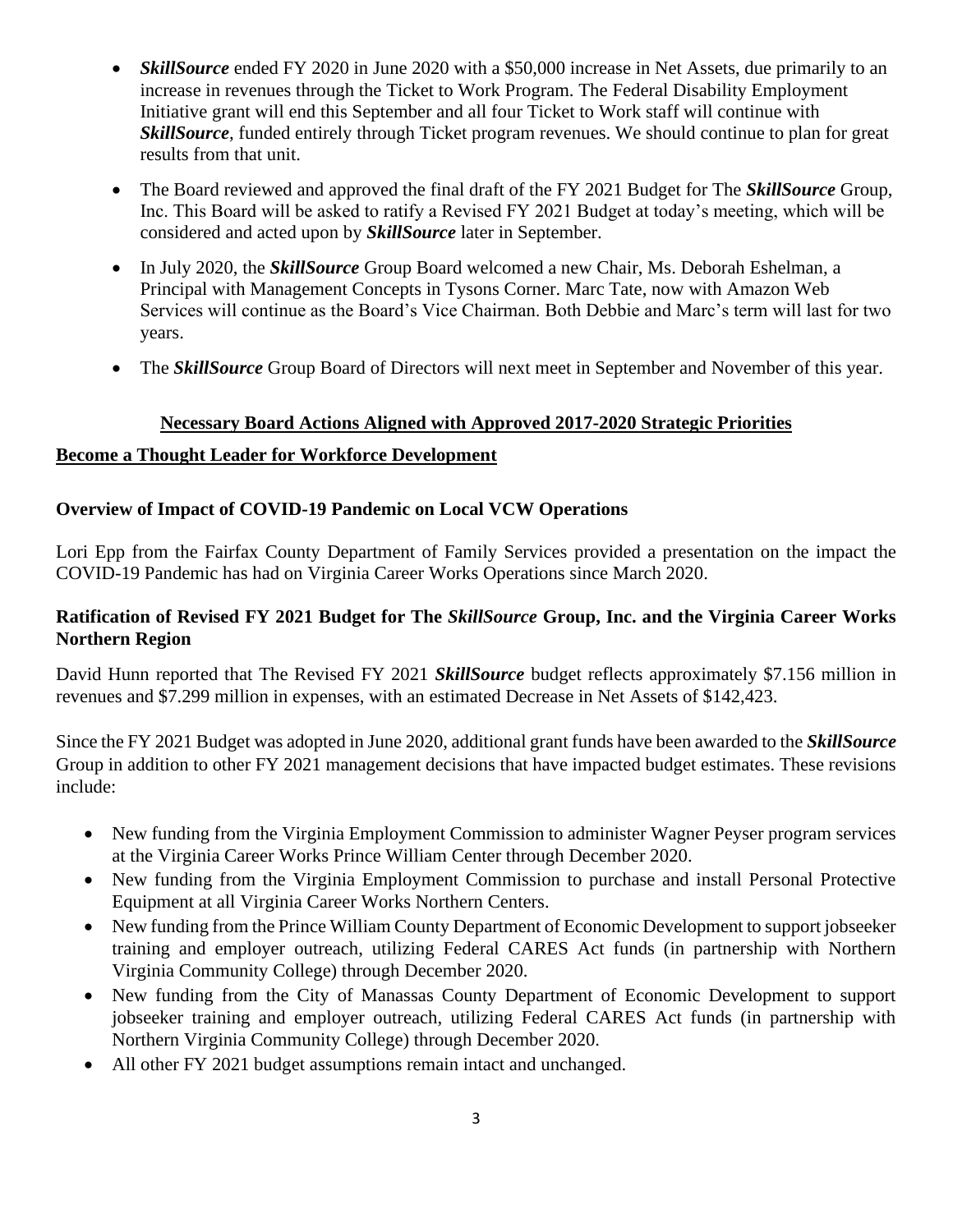All other FY 2021 budget assumptions remain intact and unchanged.

A motion was made by Christopher Rieley and seconded by Zuzana Steen for the Board's ratification of the First Revision to the FY2021 *SkillSource* Budget. The motion was unanimously approved by the full Board of Directors, with no abstentions.

# **Expand Talent Pipeline of Youth and Adults for Business**

# **New CARES Act funding with Prince William County and City of Manassas Economic Development**

Seema Jain presented on the CARES Act funding totaling in over \$1.1 million; \$400k from Manassas and over \$700k from Prince William County which expires December 31, 2020. The goal of this funding is to assist in furloughed, unemployed, and underemployed residents in PWC and Manassas with training, employment, and other supportive services, and helping employers to retain and hire qualified workers.

The grantors of this funding are the Prince William County Department of Economic Development and the City of Manassas Economic Development.

Jobseeker services to include occupational training, subsidized work experience's, supportive services, career coaching, virtual workshops, and hiring events. Those eligible must be residents of the City of Manassas or Prince William County, legal to work in the U.S an have been impacted by COVID-19.

Employer services to include recruitment and screening, virtual hiring events, subsidized work experiences, on the job training, incumbent worker training, and small business recovery grants (PWC employers only). To be eligible, Business must have a location in the City of Manassas or Prince William County.

# **New Rapid Response Proposal to State for Northern Virginia Airport Layoff Aversion**

Seema Jain gave a presentation on the Northern Virginia Airport Rapid Response proposal to the State of Virginia. The Virginia Career Works Northern Region is seeking additional funding to respond to the anticipated layoff of over 6,000 local airline and related industries personnel, where service demands have been reduced due to the COVID-19 Pandemic. The airline staff layoffs are anticipated on October 1, 2020, unless the U.S. Congress agrees to continue funding airline subsidies to avoid staff layoffs. This proposal was submitted in partnership with the Alexandria-Arlington Regional Workforce Council and will cover operations at both Dulles International and Washington Reagan Airports.

# **Expand Strategic Partnerships Across Northern Virginia to Accomplish Our Goals**

# **Overview of GO Virginia Northern Region Initiatives and Grant Funding**

Ann Hyslop gave a presentation on the GO Virginia Northern Region Initiatives. This presentation included the current goals of GO Virginia Northern Region, the GO VA COVID response, grant types, awarded projects, and projects currently in the pipeline.

# **Outcome of Governor's WIOA Rapid Response COVID-19 Supports for Employers**